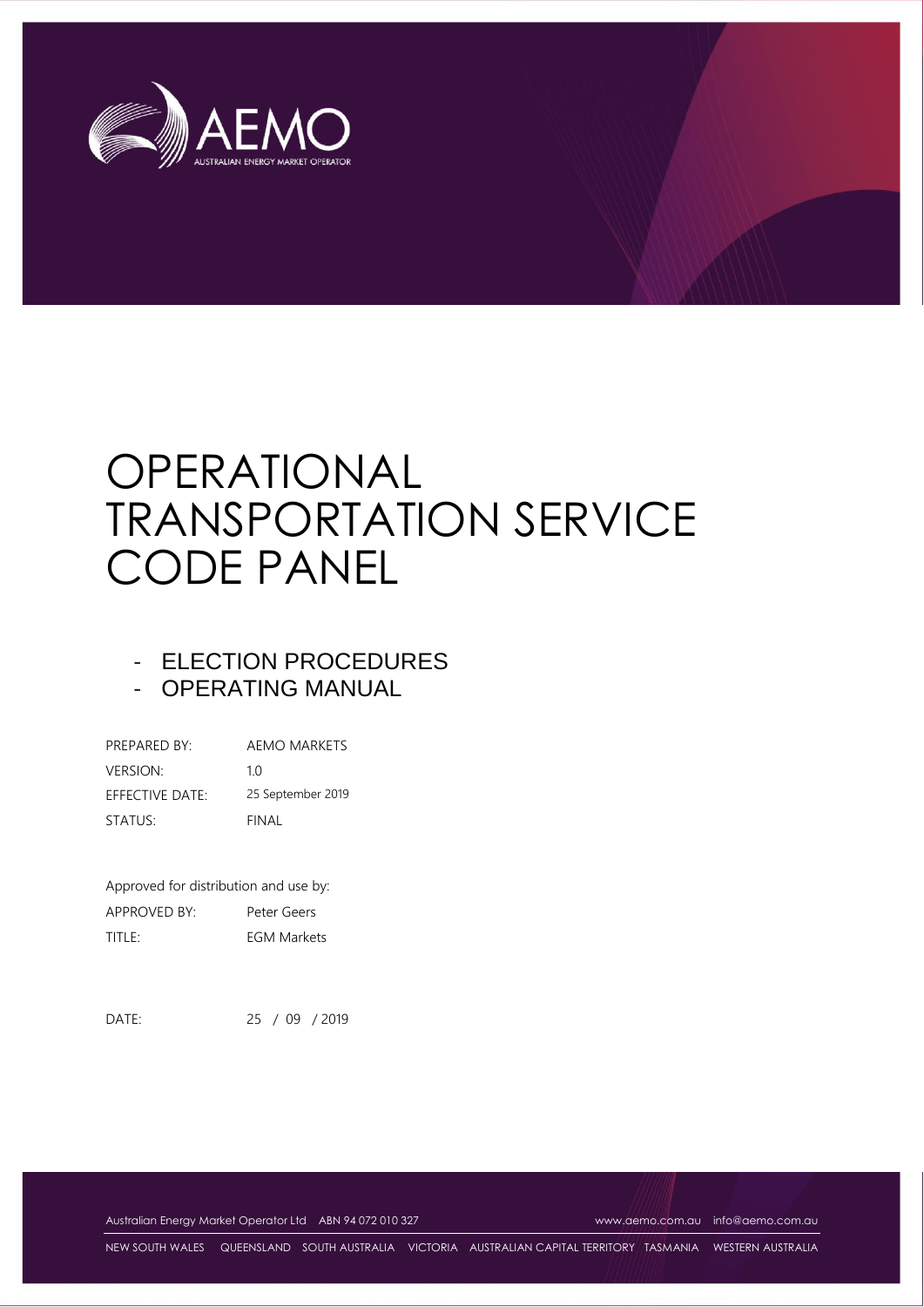

# **VERSION RELEASE HISTORY**

| Version | <b>Effective Date</b>         | Summary of Changes |
|---------|-------------------------------|--------------------|
|         | 25 September 2019 First Issue |                    |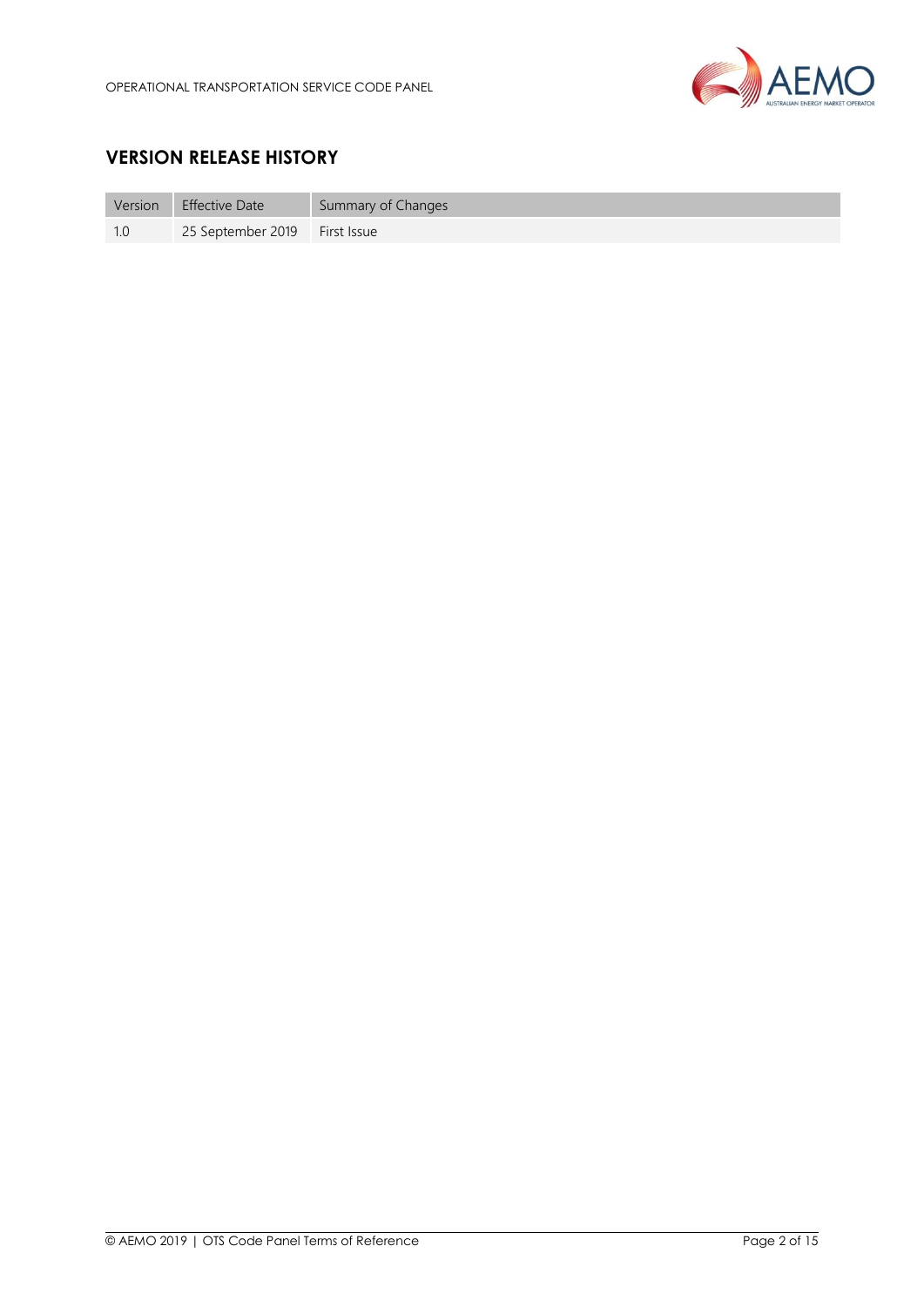

#### **CONTENTS**

| 1.   | <b>INTRODUCTION</b>            | 4              |
|------|--------------------------------|----------------|
| 1.1. | Purpose and scope              | 4              |
| 1.2. | Definitions and interpretation | 4              |
| 2.   | <b>NOMINATIONS</b>             | 6              |
| 2.1. | <b>Initial Nominations</b>     | 6              |
| 2.2. | <b>Nomination Process</b>      | 6              |
| 2.3. | Nominated Representatives      | 6              |
| 2.4. | No Nominations                 | $\overline{7}$ |
| 2.5. | Vacancies                      | $\overline{7}$ |
| 3.   | <b>ELECTIONS</b>               | $\overline{7}$ |
| 3.1. | No Elections                   | $\overline{7}$ |
| 3.2. | Elections                      | $\overline{7}$ |
| 3.3. | Returning Officer              | 8              |
| 3.4. | <b>Counting Votes</b>          | 8              |
| 3.5. | Results                        | $\mathsf 9$    |
| 4.   | TERM, REMOVAL AND RESIGNATION  | 9              |
| 4.1. | Term of Office                 | 9              |
| 4.2. | Resignation                    | $\mathsf 9$    |
| 4.3. | Removal                        | 10             |
| 4.4. | Conflicts of Interest          | 10             |
| 5.   | COMPOSITION                    | 10             |
| 5.1. | Chairperson                    | 10             |
| 5.2. | Secretary                      | 10             |
| 5.3. | Alternate attendance           | 10             |
| 5.4. | <b>Contact Details</b>         | 11             |
| 6.   | <b>MEETINGS</b>                | 11             |
| 6.1. | Meetings                       | 11             |
| 6.2. | Meeting Administration         | 11             |
| 6.3. | Notice of Meetings and Agenda  | 11             |
| 6.4. | Adjournment                    | 12             |
| 6.5. | Other Attendees                | 12             |
| 6.6. | Minutes & Resolutions          | 12             |
| 7.   | <b>BUDGET</b>                  | 12             |
| 7.1. | <b>Budget</b>                  | 12             |
| 8.   | CODE AMENDMENT PROPOSALS       | 13             |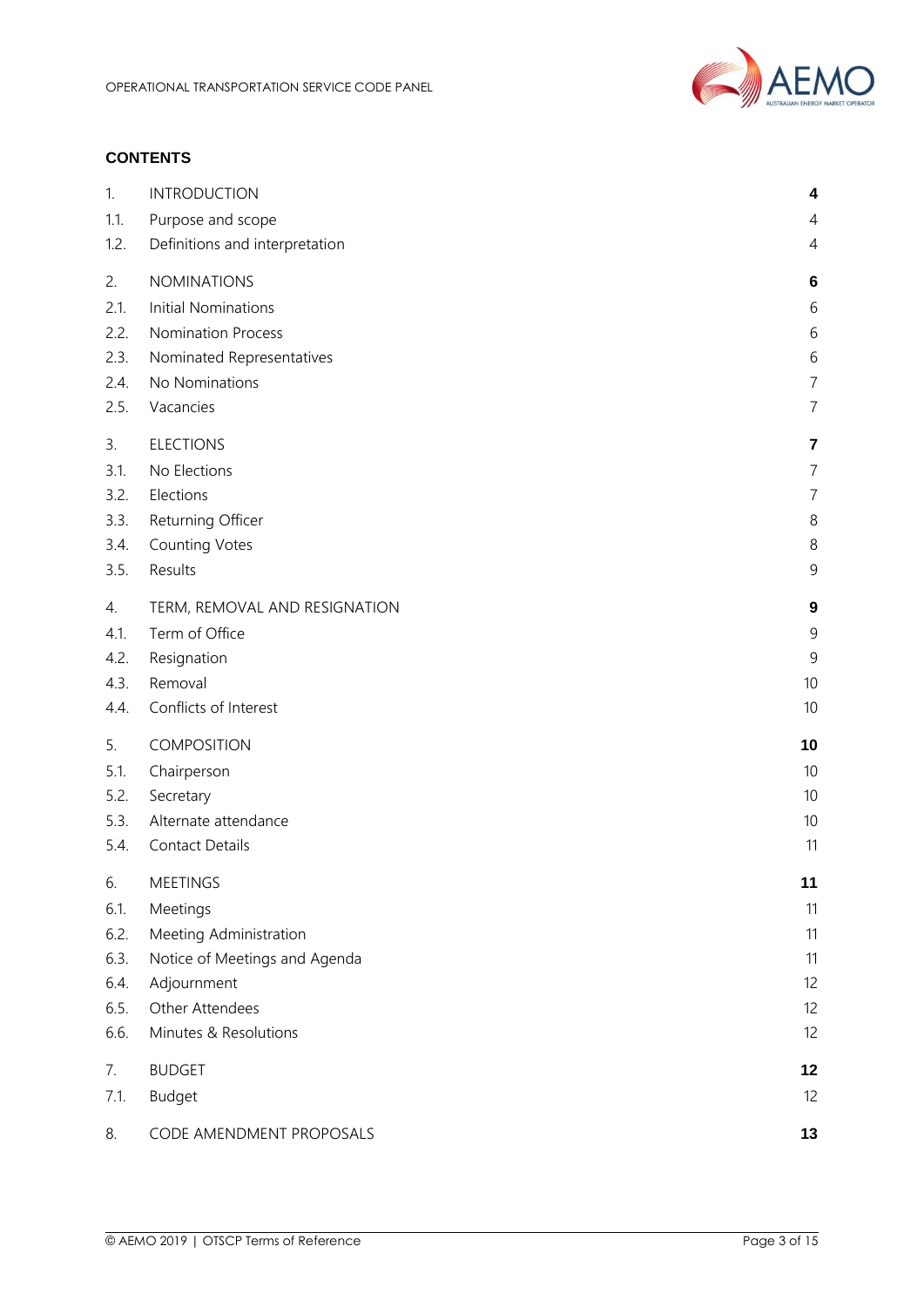

# <span id="page-3-0"></span>**1. INTRODUCTION**

#### <span id="page-3-1"></span>**1.1. Purpose and scope**

The Operational Transportation Service Code (OTS Code) is a regulatory framework established under the Chapter 7A, Part 2, Sections 228G and 228H National Gas Law (NGL) and Part 24, Division 2, Subdivision 2.2 of the National Gas Rules (NGR), which sets terms and conditions for the provision of *standard operational transportation services* for quantities of natural gas. All nonexempt service providers are required to publish a *standard Operational Transportation Service Agreement* consistent with the OTS Code.

The NGL confers powers on the Australian Energy Regulator (AER) to make and amend the OTS Code in accordance with the NGR. Rule 604 of the NGR allows the AER to make amendments to the OTS Code on the recommendation of the OTS Code Panel (the Panel) or on their own initiative.

Rule 599 of the NGR requires the Australian Energy Market Operator (AEMO) to establish the Panel. This includes the requirement to publish election procedures, and an operating manual for the Panel.

The Panel has the functions set out in Rule 600 of the NGR. These include assessing, consulting, and making recommendations to the AER regarding changes to the OTS Code. In addition, the Panel may make recommendations to AEMO for changes to the Capacity Transfer and Auction Procedures where relevant.

This document includes:

- the election procedures for the Panel published by AEMO under Rule 599(1)(b) of the NGR (Election Procedures), and
- the operating manual for the Panel published by AEMO under Rule 599(1)(c) of the NGR (Operating Manual)

These Election Procedures and Operating Manual have effect only for the purposes set out in the NGR. The NGR and the NGL prevail over these Election Procedures and Operating Manual to the extent of any inconsistency.

The role and responsibilities of Members of the Panel are defined by the NGR, the Election Procedures and Operating Manual.

#### <span id="page-3-2"></span>**1.2. Definitions and interpretation**

#### **1.2.1. Glossary**

Terms defined in the NGL and the NGR have the same meanings in these Election Procedures and Operating Manual unless otherwise specified in this section.

Defined terms in the NGL and the NGR are intended to be identified in these Election Procedures and Operating Manual by italicising them, but failure to italicise a defined term does not affect its meaning.

The words, phrases and abbreviations in the table below have the meanings set out opposite them when used in these Election Procedures and Operating Manual.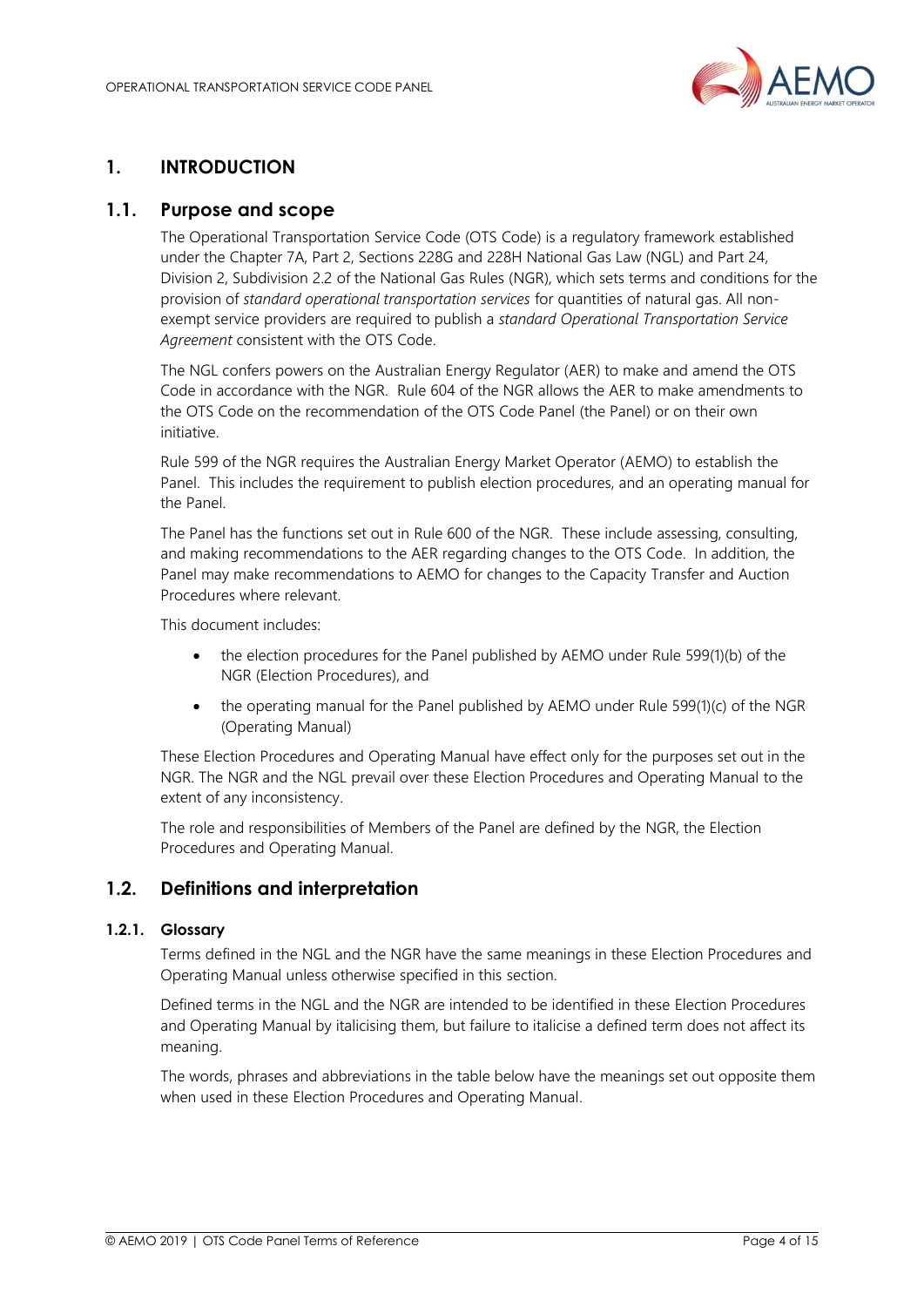

| Term                                                       | Definition                                                                                                                                                                                                                                                                                                                                                                                                                                                                                         |
|------------------------------------------------------------|----------------------------------------------------------------------------------------------------------------------------------------------------------------------------------------------------------------------------------------------------------------------------------------------------------------------------------------------------------------------------------------------------------------------------------------------------------------------------------------------------|
| <b>AEMO Member</b>                                         | The person appointed as a Member by AEMO to represent AEMO pursuant to Rule 606(1)(c)<br>of the NGR                                                                                                                                                                                                                                                                                                                                                                                                |
| Alternate                                                  | A person appointed as an alternate for any Member in accordance with this Election<br>Procedure and Operating Manual                                                                                                                                                                                                                                                                                                                                                                               |
| Chairperson                                                | Means the person acting as chair of the OTS Panel from time to time                                                                                                                                                                                                                                                                                                                                                                                                                                |
| Material Conflict                                          | A material conflict of interest, as defined by Rule 608(2) of the NGR                                                                                                                                                                                                                                                                                                                                                                                                                              |
| Member                                                     | A member of the OTS Code Panel                                                                                                                                                                                                                                                                                                                                                                                                                                                                     |
| Member Category                                            | Means all or any one of the following (as the context requires):<br>Transportation Service Provider Member, to represent transportation service<br>$\bullet$<br>providers<br>Transportation Facility User Member, to represent transportation facility users<br>$\bullet$                                                                                                                                                                                                                          |
| <b>NGL</b>                                                 | National Gas Law made under the National Electricity (South Australia) Act 1996 of South<br>Australia                                                                                                                                                                                                                                                                                                                                                                                              |
| <b>NGR</b>                                                 | National Gas Rules made under the NGL                                                                                                                                                                                                                                                                                                                                                                                                                                                              |
| Nominated<br>Representative                                | A person nominated to represent either a Transportation Service Provider or Transportation<br><b>Facility User</b>                                                                                                                                                                                                                                                                                                                                                                                 |
| Qualification<br>Criteria                                  | The criteria set out in Rule 607(4) of the NGR                                                                                                                                                                                                                                                                                                                                                                                                                                                     |
| Return Date                                                | The date specified in AEMO's announcement of an election as the date by which votes for a<br>relevant Member must be received by AEMO                                                                                                                                                                                                                                                                                                                                                              |
| <b>Standard Meeting</b>                                    | A meeting of the OTS Code Panel that is not an Urgent Meeting                                                                                                                                                                                                                                                                                                                                                                                                                                      |
| Transportation<br>Service Provider                         | Transportation service providers who are registered with AEMO under Part 24 of the Rules as<br>facility operators.                                                                                                                                                                                                                                                                                                                                                                                 |
| Transportation<br>Service Provider<br>Member               | Means Members of the OTS Code Panel elected to represent transportation service providers                                                                                                                                                                                                                                                                                                                                                                                                          |
| Secretary                                                  | An employee of AEMO appointed as the Secretary to the OTS Code Panel by the Chairperson                                                                                                                                                                                                                                                                                                                                                                                                            |
| Transportation<br><b>Facility User</b><br>(General) Member | Registered participants or gas trading exchange Members, who represent transportation facility<br>users generally                                                                                                                                                                                                                                                                                                                                                                                  |
| Transportation<br>Facility User (Large<br>Users) Member    | Registered participants or gas trading exchange Members, who are large users of natural gas.<br>Large use is defined as having a throughput of 10 terajoules per day or more                                                                                                                                                                                                                                                                                                                       |
| Transportation<br><b>Facility Users</b><br>Members         | Means the Transportation Facility User (General) Member or the Transportation Facility User<br>(Large Users) Member or both (as the context requires)                                                                                                                                                                                                                                                                                                                                              |
| <b>Urgent Meeting</b>                                      | A meeting of the OTS Code Panel, called at the discretion of the Chairperson                                                                                                                                                                                                                                                                                                                                                                                                                       |
| Voter Category                                             | Means either or both<br>Transportation service providers who are registered with AEMO under Part 24 of the<br>$\bullet$<br>Rules as facility operators (Transportation Service Provider Voters) to nominate and<br>elect the Transportation Service Provider Members<br>Transportation facility users who are also Registered participants or gas trading<br>$\bullet$<br>exchange members (Transportation Facility User Voters) to nominate and elect the<br>Transportation Facility User Members |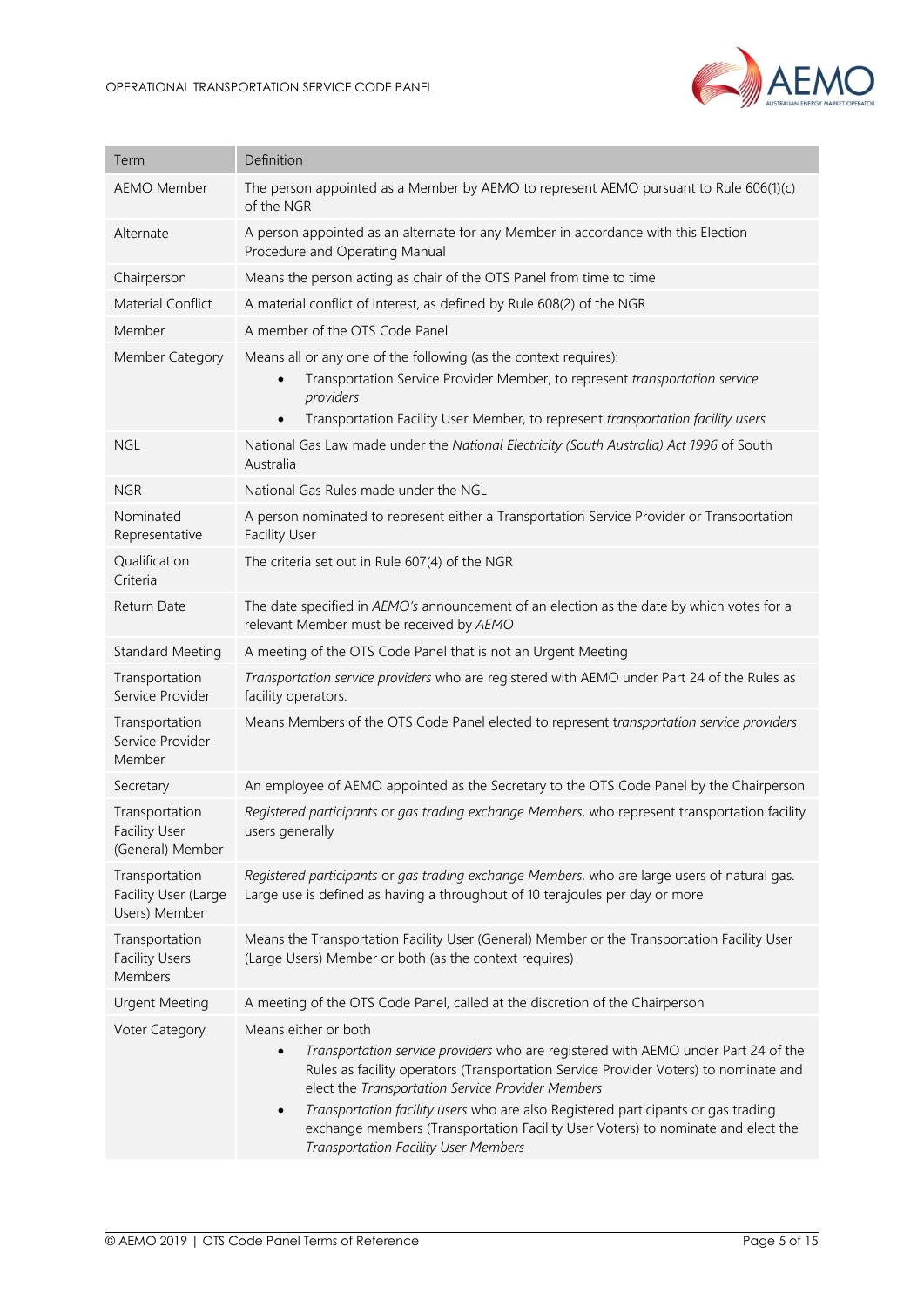

#### **1.2.2. Interpretation**

The following principles of interpretation apply to these Election Procedures and Operating Manual unless otherwise expressly indicated:

- (a) these Election Procedures and Operating Manual are subject to the principles of interpretation set out in Schedule 2 of the *National Gas Law*
- (b) references to 'time' are references to Australian Eastern Standard Time

#### <span id="page-5-0"></span>**2. NOMINATIONS**

#### <span id="page-5-1"></span>**2.1. Initial Nominations**

Within 15 business days of the initial publication of these Election Procedures and Operating Manual, AEMO must call for nominations for the following initial Members of the Panel:

- two Transportation Service Provider Members
- one Transportation Facility User (General) Member
- one Transportation Facility User (Large Users) Member

AEMO will call for initial nominations and the election of initial Transportation Service Providers Members and Transportation Facility Users Members by publishing a notice on AEMO's website. AEMO shall not be responsible for any person in a Voter Category failing to be aware of a notice.

#### <span id="page-5-2"></span>**2.2. Nomination Process**

Nominations must be made within 15 business days of AEMO's call for nominations using the nomination form provided by AEMO and available on the AEMO website.

Nominations must be made by a person in the relevant Voter Category.

Nominations must be approved by the Chief Executive Officer, an Executive Director or Company Secretary of the nominator or their authorised delegate.

Nominations must include details of any related bodies corporate and related entities of the nominator that belong to the same Voter Category as the nominator.

If more than one nomination is provided by the same related bodies corporate or related entities in the same Voter Category (whether for the same or different nominees), only the most recent nomination by that related bodies corporate or *related voters* will be accepted by AEMO.

Nominations will be rejected by AEMO if evidence that the nominee meets the Qualification Criteria is not provided with the nomination or if it is clear from the evidence provided that the nominee does not meet the Qualification Criteria.

#### <span id="page-5-3"></span>**2.3. Nominated Representatives**

AEMO will endeavour to notify all persons in the relevant Voter Category where AEMO is required to provide notice under this Election Procedure and Operating Manual. However, if a person in a Voter Category has not provided or updated the name or contact details of its representative in accordance with this section, AEMO shall not be responsible for that person failing to be aware of a Notice.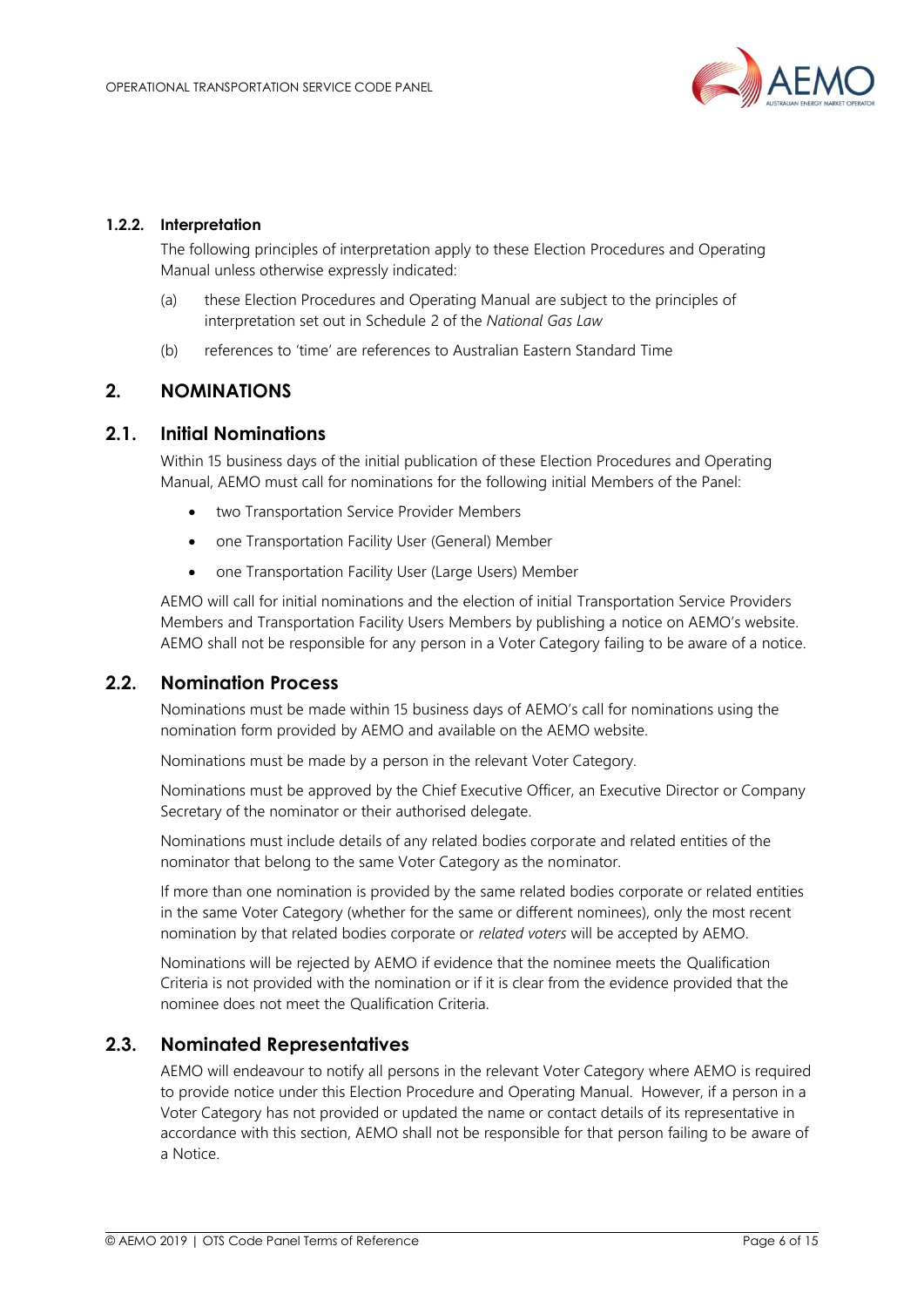

# <span id="page-6-0"></span>**2.4. No Nominations**

If no nominations are received, or fewer nominations than vacancies, or no nominees meet the Qualification Criteria to fill a vacancy for a Transportation Service Provider Member or Transportation Facility User Member:

- (i) AEMO must notify the members of the relevant Voter Category of this and call for further nominations within the next 10 business days
- (ii) if no further nominations are received within a further 5 business days, or if further nominees do not meet the Qualification Criteria, AEMO must notify the relevant Voter Category that the vacancy will be remain open until a nomination is received for a nominee that meets the Qualification Criteria

#### <span id="page-6-1"></span>**2.5. Vacancies**

Within 15 business days of resignation or removal of a Transportation Service Provider Member or Transportation Facility User Member, AEMO must call for nominations from the relevant Voter Category to fill the vacancy caused by that resignation or removal.

Except for initial nominations under section 2.1, AEMO must call for nominations by sending a Notice to Nominated Representatives of each person in the relevant Voter Category and publishing the Notice on AEMO's website.

When calling for nominations, AEMO must specify the timetable for the election, the method of communication by which nominations must be submitted to AEMO and the term of the appointment of the Member for which nominations are being called.

#### <span id="page-6-2"></span>**3. ELECTIONS**

#### <span id="page-6-3"></span>**3.1. No Elections**

There will be no elections for a Transportation Service Provider Member or Transportation Facility User Member where the number of valid nominations that meet the Qualification Criteria is equal to the number of positions available for election. A nominee under these circumstances is deemed to have been elected.

#### <span id="page-6-4"></span>**3.2. Elections**

Where there are more valid nominations than positions available for a Transportation Service Producer Member or Transportation Facility User Member that meet the Qualification Criteria, AEMO must call an election for the relevant Member Category.

The election and voting will be undertaken in the form of a secret ballot, using the election forms provided .

Except for the call of initial nominations under section 2.1, AEMO must announce the election by Notice to Nominated Representatives of each person in the relevant Voter Category within 15 business days after the date on which nominations must be made.

In the notice calling for an election AEMO must specify the method of communication by which votes must be submitted to AEMO, a Return Date, and include the biographies of nominees and the evidence that the nominees meet the Qualification Criteria as provided in nomination forms.

Votes must be received by the Return Date, using the election form provided by AEMO and available on the AEMO website.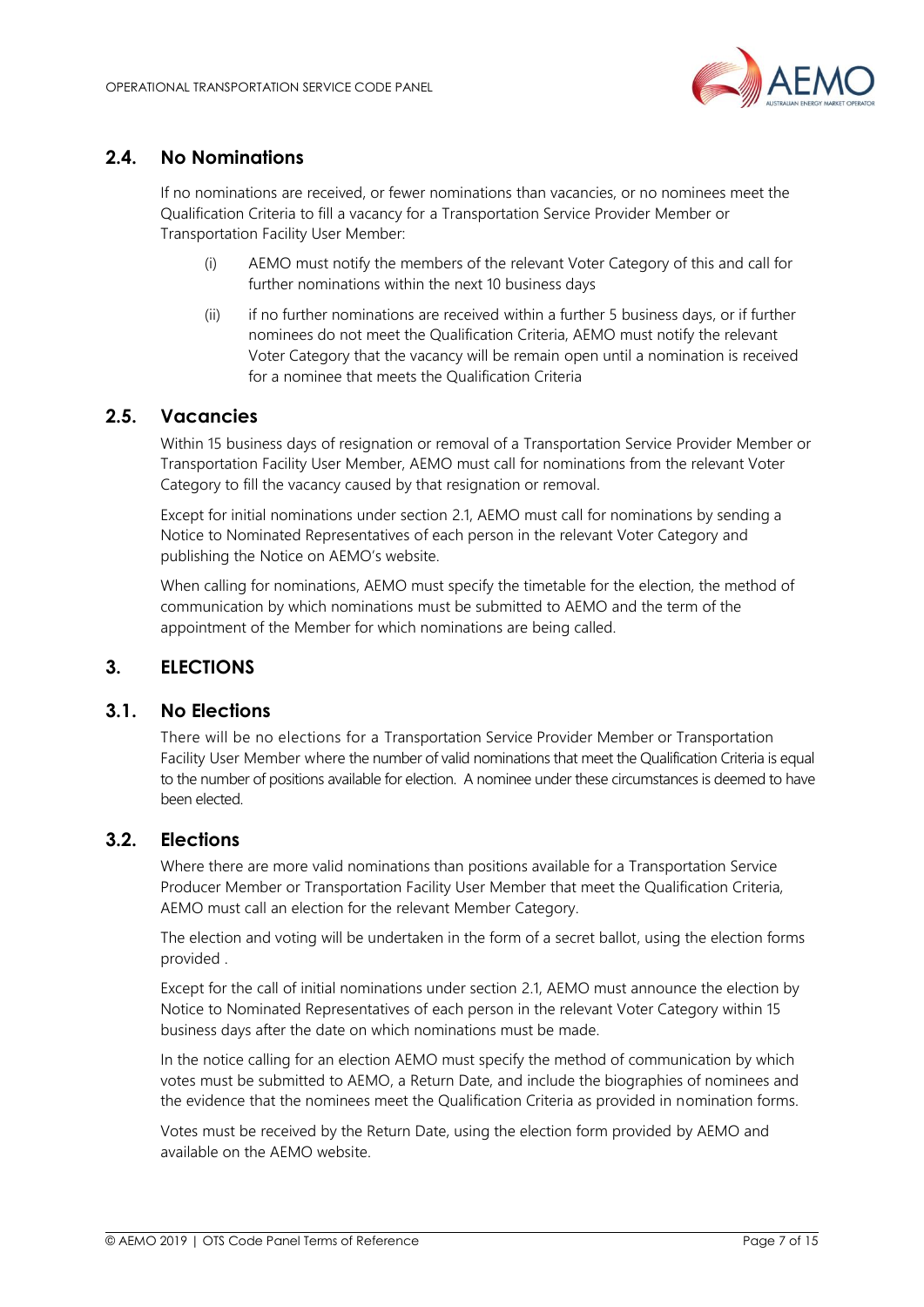

# <span id="page-7-0"></span>**3.3. Returning Officer**

AEMO is the returning officer for all Member elections.

# <span id="page-7-1"></span>**3.4. Counting Votes**

To be valid, a vote must be returned to AEMO by the Return Date using the election form provided by AEMO and available on the AEMO website.

Votes must include details of any related bodies corporate of the voter that belong to the same Voter Category as the voter.

AEMO shall reject, by deeming it informal, an election form that is not marked substantially in accordance with the instructions included on the election form or, the marking is such that the intention of the voter is not clear.

AEMO shall reject, by deeming it informal, an election form that the voter has not marked, in all the squares opposite the names of the candidates, the numbers 1,2,3 etc up to the number of candidates appearing on the ballot paper.

A candidate will be appointed in the relevant Member Category when:

- (a) a candidate gains >50% of the first preference votes in a Voter Category, or
- (b) if no candidate gains >50% of the first preference votes in a Voter Category, the votes will be re-counted by AEMO using a preferential voting system, as follows:
	- (i) the votes for the candidate with lowest number of first choices are added to the totals of the remaining candidates based on who is ranked next on each ballot and the nominee with the lowest number of first choices is excluded from the count
	- (ii) if the lowest number of first choices is the same for two or more candidates, section 3.4(b)(i) will apply to the votes of all such candidates and all such candidates are excluded from the count
	- (iii) if the count under section  $3.4(b)(i)$  does not result in any candidate receiving  $>50\%$  of the votes, a further recount will take place as referred to in section 3.4(b)(i) and the next remaining candidate with the lowest number of first choices is excluded and that candidate's votes (including votes received from the first excluded candidate) are added to the remaining candidates based on who is ranked next on each ballot
	- (iv) if the candidate ranked next on a ballot is for a previously excluded candidate, then that vote is disregarded and the vote is added to the continuing nominee who is ranked next after the previously excluded candidate
	- (v) the above process is continued until one candidate receives >50% of the votes
	- (vi) if an election is for two (2) Transportation Service Provider Members:
		- (A) when the first candidate is elected all ballot papers are sorted back to first preference votes, then, all ballot papers containing a first preference vote for the first elected candidate are distributed to the remaining candidates according to the second preference vote on each of them and the votes added to the number of first preference votes held by the candidate. A candidate who has obtained >50% of the votes is shown in the count as the second successful candidate, and
		- (B) if no candidate has then received >50% of the votes the candidate with the fewest votes is excluded and that candidate's votes (first preference and those received from the previously elected nominee) are distributed to the next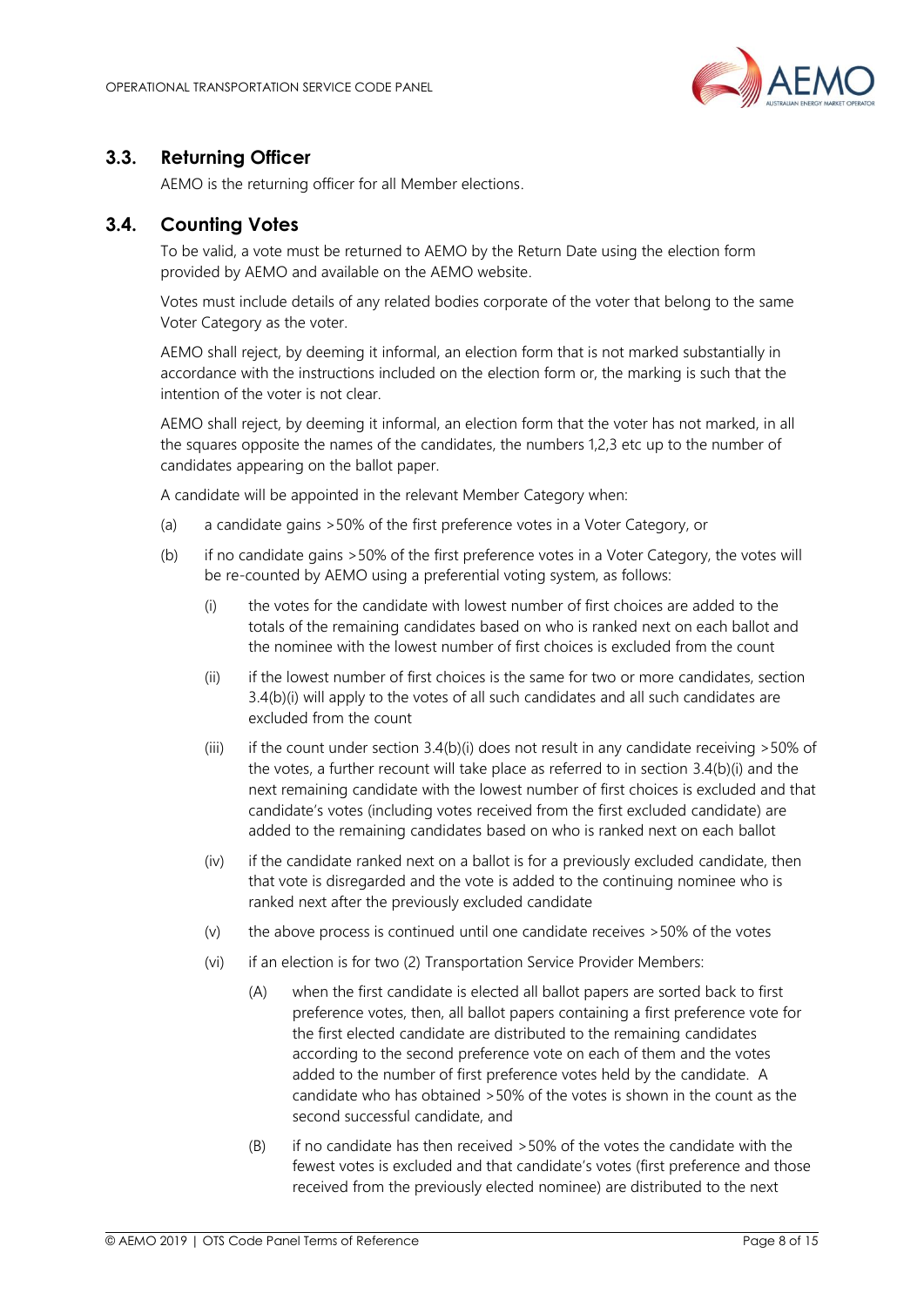

available preference among the remaining candidates. If after that exclusion no candidate has obtained >50% of the votes, the next remaining candidate with the fewest votes is excluded and all of his/her votes (ie. first preference votes plus those votes received from the elected and excluded candidate) are distributed to the remaining candidates according to the next available preference. This process is continued until a candidate has obtained >50% of the votes remaining in the count. This candidate is the second elected.

- (vii) in the event of a dead heat or stalemate for an election for two (2) positions of Transportation Service Provider Member, a candidate that received >50% of the votes will be elected and the election will be re-run with all the same candidates including previously excluded candidates (but excluding any elected candidate) for the position that was a dead heat or stalemate. AEMO must include the names of the candidates that were in dead heat or stalemate when calling for the election to be rerun
- (viii) in the event of a dead heat or stalemate for an election for one (1) position of Transportation Service Provider Member or for a position of Transportation Facility User Member, the election will be re-run with all the same candidates including previously excluded candidates AEMO must include the names of the candidates that were in dead heat or stalemate when calling for the election to be re-run
- (ix) if the re-running of the election pursuant to section 3.4(b)(vii) or section 3.4(b)(viii) results in another dead heat or stalemate, the previous nominations will be rescinded and new nominations will be sought in accordance with section 3 of this Procedure. The election process will re-run with the new candidates

#### <span id="page-8-0"></span>**3.5. Results**

AEMO will publish the results of every election within 15 business days of the Return Date by sending a notice to the candidates and publishing the results on AEMO's website.

# <span id="page-8-1"></span>**4. TERM, REMOVAL AND RESIGNATION**

#### <span id="page-8-2"></span>**4.1. Term of Office**

The term of office for a Transportation Service Provider Members and Transportation Facility Members appointed under this Procedure and Manual is 24 months from the date of their appointment. If a Member is appointed to fill a vacancy because of resignation or removal of a previous Member, the length of their term of office is limited to the balance of the existing term of the Member they replace.

The AEMO Member will have an indefinite term, unless AEMO appoints a different employee to represent AEMO on the Panel.

#### <span id="page-8-3"></span>**4.2. Resignation**

A Member must resign immediately from the Panel if:

- (a) the Member is absent from two consecutive Standard Meetings without notice and their Alternate does not attend
- (b) the Member sends an Alternate to act as their representative for three Standard Meetings in any 12 month period unless the representative is absent due to a Material Conflict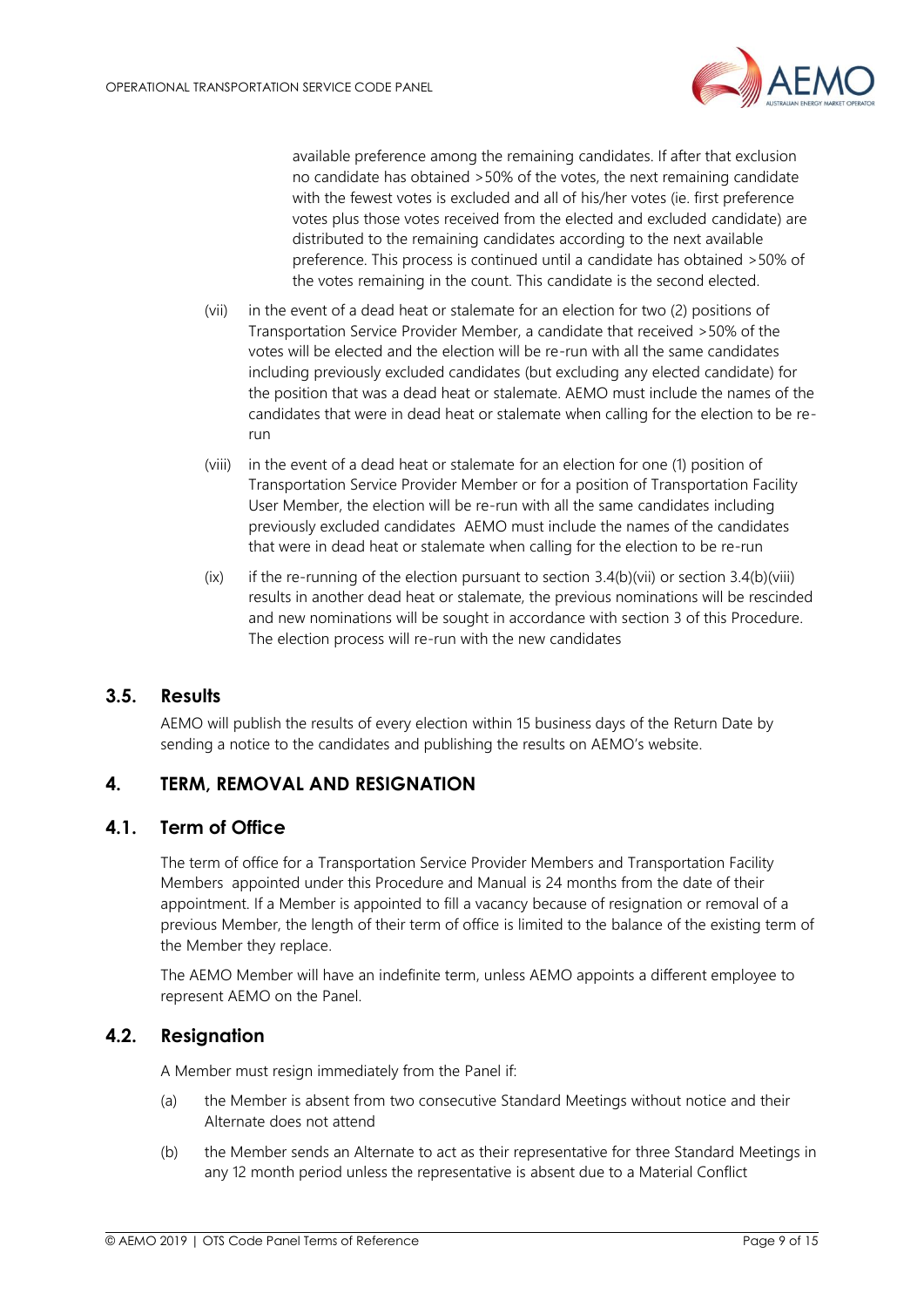

- (c) in relation to a Transportation Service Provider Member or Transportation Facility User Member:
	- (i) the member was an employee of a person in a Voter Category at the time of their election and they cease to be employed by that person or a person within the same Voter Category, or
	- (ii) the member is an employee of a person in a Voter Category and that person ceases to be in the Voter Category
- (d) In relation to the AEMO Member, they cease to be employed by AEMO.

#### <span id="page-9-0"></span>**4.3. Removal**

If a Member is required to resign in accordance with section 4.2 and refuses to do so, the Chairperson may remove that Member and declare the position vacant.

#### <span id="page-9-1"></span>**4.4. Conflicts of Interest**

At the time of appointment or election as a Member, each Member must, by completing a standing declaration of interest form prescribed by the Secretary, notify the Secretary of all personal or business interests that the Member has which could result in the Member having, or which would reasonably be considered to result in the Member having, a material conflict of interest in a matter which the Panel may decide or determine.

Each Member must continue to fully and frankly inform and update the Secretary of any change to the Member's personal or business interests that could result in the Member having, or which would reasonably be considered to result in the Member having, a material conflict of interest in a matter which the Panel may decide or determine.

#### <span id="page-9-2"></span>**5. COMPOSITION**

#### <span id="page-9-3"></span>**5.1. Chairperson**

AEMO must ensure an employee of AEMO is appointed at all times as the AEMO Member.

The AEMO Member is the Chairperson of the Panel.

If the AEMO Member is not present at the commencement of a Standard Meeting or an Urgent Meeting, the Alternate for the AEMO Member must be the Chairperson of the Meeting.

If the AEMO Member and that person's Alternate are unable to act as Chairperson for a meeting because the AEMO Member or their Alternate has, or would reasonably be considered to have, a Material Conflict in the matter to be decided or determined by the OTS Code Panel at that meeting, then a member chosen by an ordinary majority may preside as Chairperson of the given Standard Meeting or Urgent Meeting for the relevant matter.

#### <span id="page-9-4"></span>**5.2. Secretary**

AEMO will provide the services of an AEMO employee to be Secretary to facilitate the functioning of the Panel.

The Secretary will be appointed by the Chairperson. The Chairperson may change the AEMO employee acting as the Secretary at any time.

#### <span id="page-9-5"></span>**5.3. Alternate attendance**

A Member may appoint an Alternate, who meets the Qualification Criteria, in accordance with subrule 606(3) of the NGR to act on their behalf if the Member is unable to attend or vote at a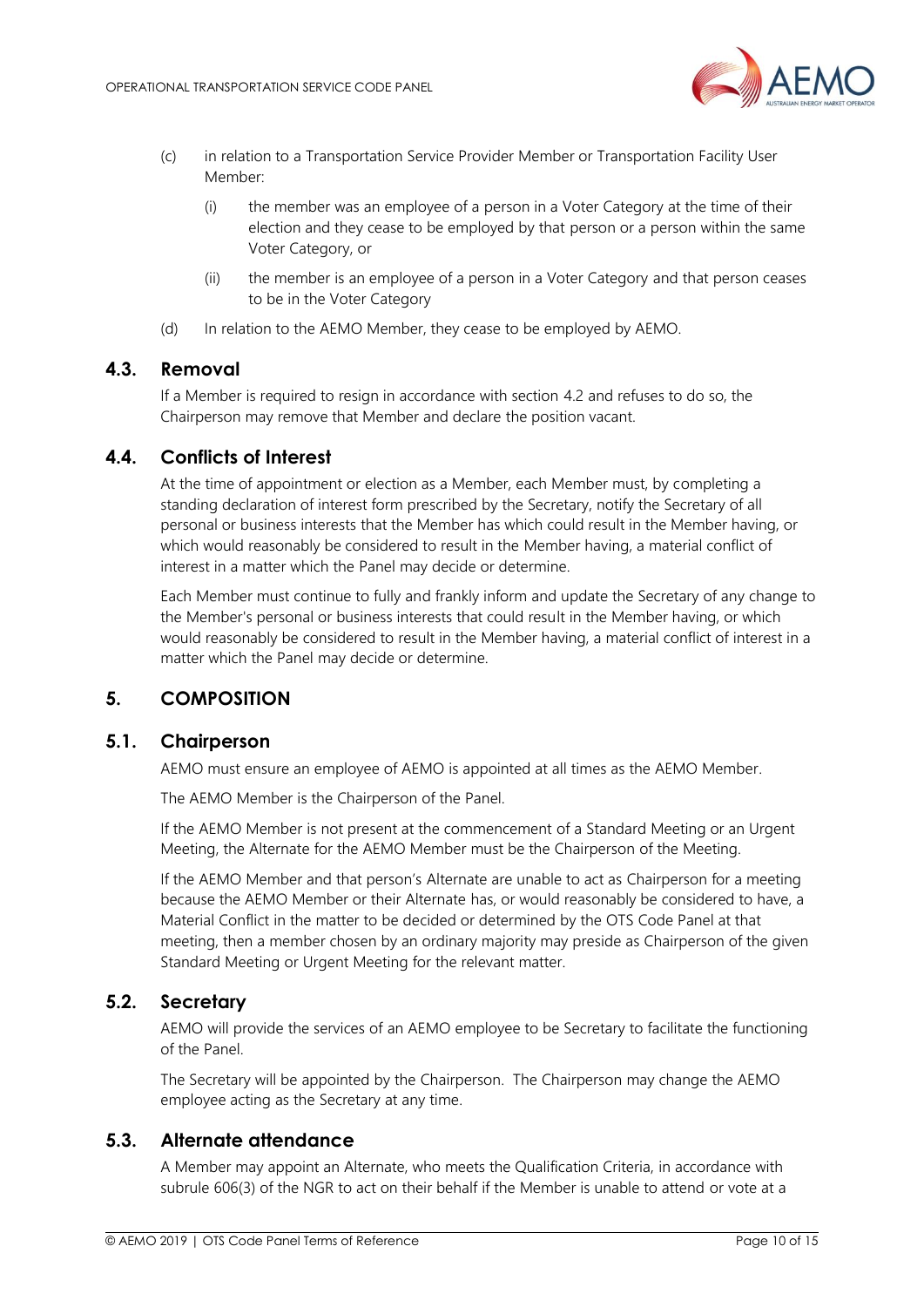

Meeting due to a Material Conflict or otherwise. An Alternate for any Member should be nominated by that Member and approved by a simple majority of the Panel in advance of their attendance at any Panel meeting.

#### <span id="page-10-0"></span>**5.4. Contact Details**

Each Voter, Member and Alternate must notify the Secretary of contact details where Notices can be served, and update those details within 5 business days of any change in those details.

#### <span id="page-10-1"></span>**6. MEETINGS**

#### <span id="page-10-2"></span>**6.1. Meetings**

The Panel must meet at least once every six months.

The Chairperson may call a Standard Meeting or an Urgent Meeting by giving notice to the Secretary. The Chairperson may not unreasonably refuse a request from a Member to call a meeting.

The quorum for a Standard Meeting or an Urgent Meeting of the Panel consists of three Members and must include the AEMO Member, except where the AEMO Member and that person's Alternate are unable to attend due to a Material Conflict.

Standard Meetings and Urgent Meetings can be held in person or by electronic means as determined by the Secretary.

Voting at Standard Meetings and Urgent Meetings will be in accordance with Rule 609(5) of the NGR.

### <span id="page-10-3"></span>**6.2. Meeting Administration**

AEMO will prepare and distribute all meeting calendar invitations, agendas and meeting papers via email ahead of a meeting.

Meetings will be conducted via videoconference or teleconference unless decided otherwise by the Chairperson. AEMO will provide meeting facilities for at least one of the AEMO offices listed below.

| Meeting Location: | AEMO Office:                                     |
|-------------------|--------------------------------------------------|
| Adelaide          | Level 9, 99 Gawler Place, Adelaide SA 5000       |
| <b>Brisbane</b>   | Level 10, 10 Eagle Street, Brisbane QLD 4000     |
| Melbourne         | Level 22, 530 Collins Street, Melbourne VIC 3000 |
| Sydney            | Level 2, 20 Bond Street, Sydney NSW 2000         |

#### <span id="page-10-4"></span>**6.3. Notice of Meetings and Agenda**

At least 15 business days prior to a Standard Meeting, the Secretary must give notice of that Meeting to the Members.

At least 5 business days prior to a Standard Meeting, the Secretary must provide the agenda and meeting papers to the Members.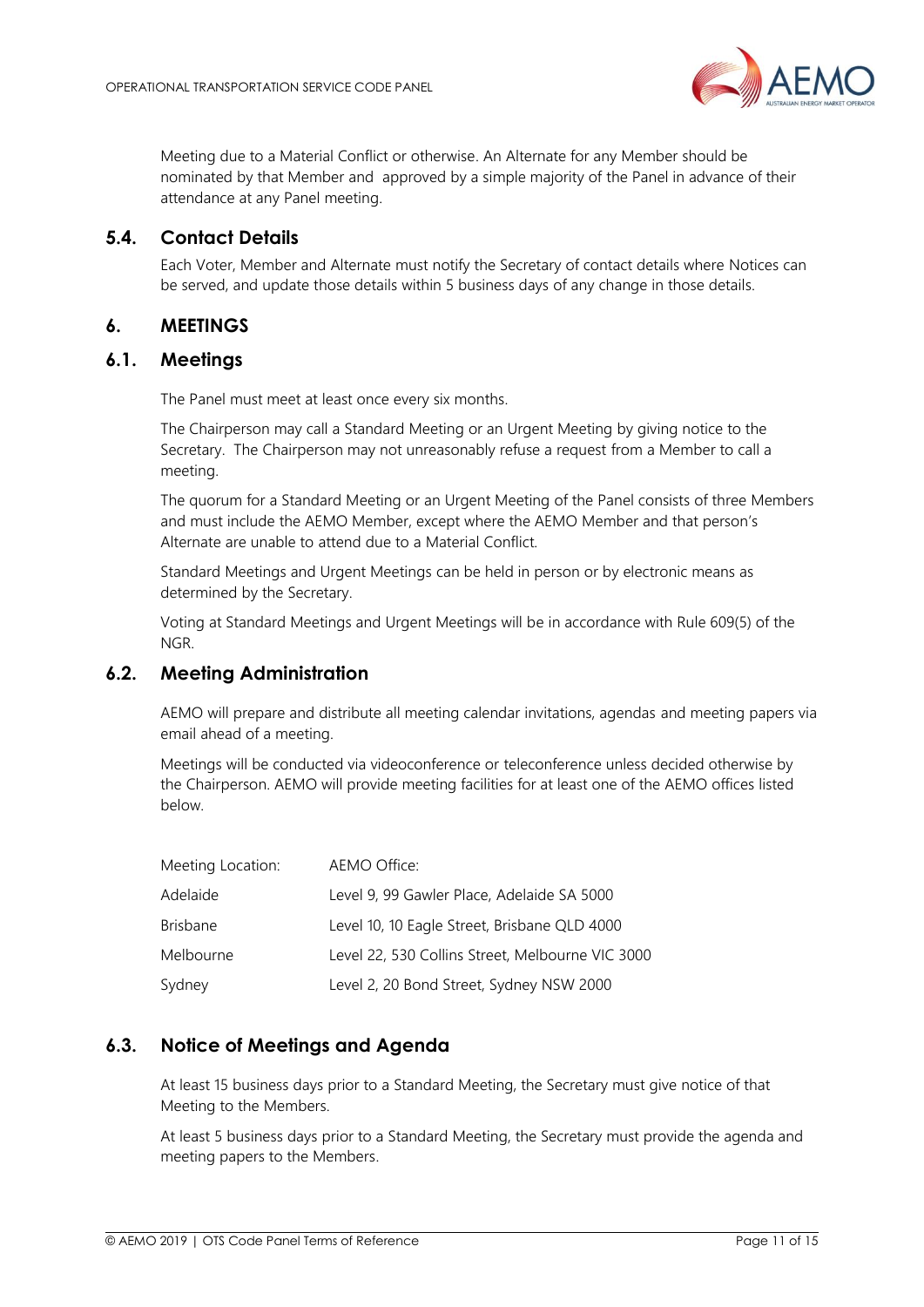

An Urgent Meeting may be called at any stage at the discretion of the Chairperson. No minimum notice to Members applies to Urgent Meetings and any corresponding meeting materials.

#### <span id="page-11-0"></span>**6.4. Adjournment**

The Chairperson may adjourn a Standard Meeting, but the only business that may be transacted at the reconvened Meeting is the business left unfinished.

If a Standard Meeting is adjourned for more than 5 business days, notice of the reconvened Standard Meeting must be given by the Secretary to the Members at least 5 business days prior to the date of the proposed reconvened Standard Meeting.

#### <span id="page-11-1"></span>**6.5. Other Attendees**

Any Member may seek the Chairperson's approval to invite additional parties to a Standard Meeting or an Urgent Meeting to provide input (but not vote) on matters the Panel is considering. Such a request must be provided to the Chairperson at least 5 business days prior to the relevant Standard Meeting or Urgent Meeting and approval of the specified additional parties is at the discretion of the Chairperson.

#### <span id="page-11-2"></span>**6.6. Minutes & Resolutions**

The Secretary must keep minutes of each Standard Meeting and Urgent Meeting and provide those minutes to each Member and, if an Alternate has attended that Standard Meeting or Urgent Meeting, that Alternate, within 10 business days after the meeting has taken place.

The minutes must record the proceedings during a meeting, including any resolutions passed. Minutes must be in the form provided by AEMO.

- <span id="page-11-5"></span>(a) the Members and Alternates present at the Standard Meeting or Urgent Meeting to which the minutes relate must confirm, or comment on, the minutes within 5 business days of receipt. If a Member or Alternate does not confirm or provide comments on the minutes and provide those to the Secretary within those 5 business days, that Member or Alternate is deemed to have confirmed the minutes
- <span id="page-11-6"></span>(b) if the Secretary receives comments on the minutes, the Secretary must amend the minutes accordingly and re-circulate them for confirmation within 5 business days of the date on which the last comments on the minutes were received
- (c) the process detailed in Sections 6.6 [\(\(a\)](#page-11-5) and [\(\(b\)](#page-11-6) must be repeated until the minutes are confirmed. Contended items in the minutes, that are not resolved in a reasonable timeframe as determined by the Chairperson, will be discussed at the following Standard Meeting, unless an Urgent Meeting is called regarding the item
- (d) the Secretary must publish on AEMO's website the minutes (together with the agenda and meeting papers relevant to those minutes) within 5 business days of their confirmation by the Panel. If a quorum of the Panel agree that there are meeting papers or sections of the minutes that should not be published, these sections will be redacted from the material published on the AEMO website, however, AEMO will maintain a copy of the unredacted meeting papers and minutes.

# <span id="page-11-3"></span>**7. BUDGET**

#### <span id="page-11-4"></span>**7.1. Budget**

The costs of any member of the Panel (other than the AEMO Member) are not to be borne by AEMO or recouped by AEMO under Rule 599(6) of the NGR.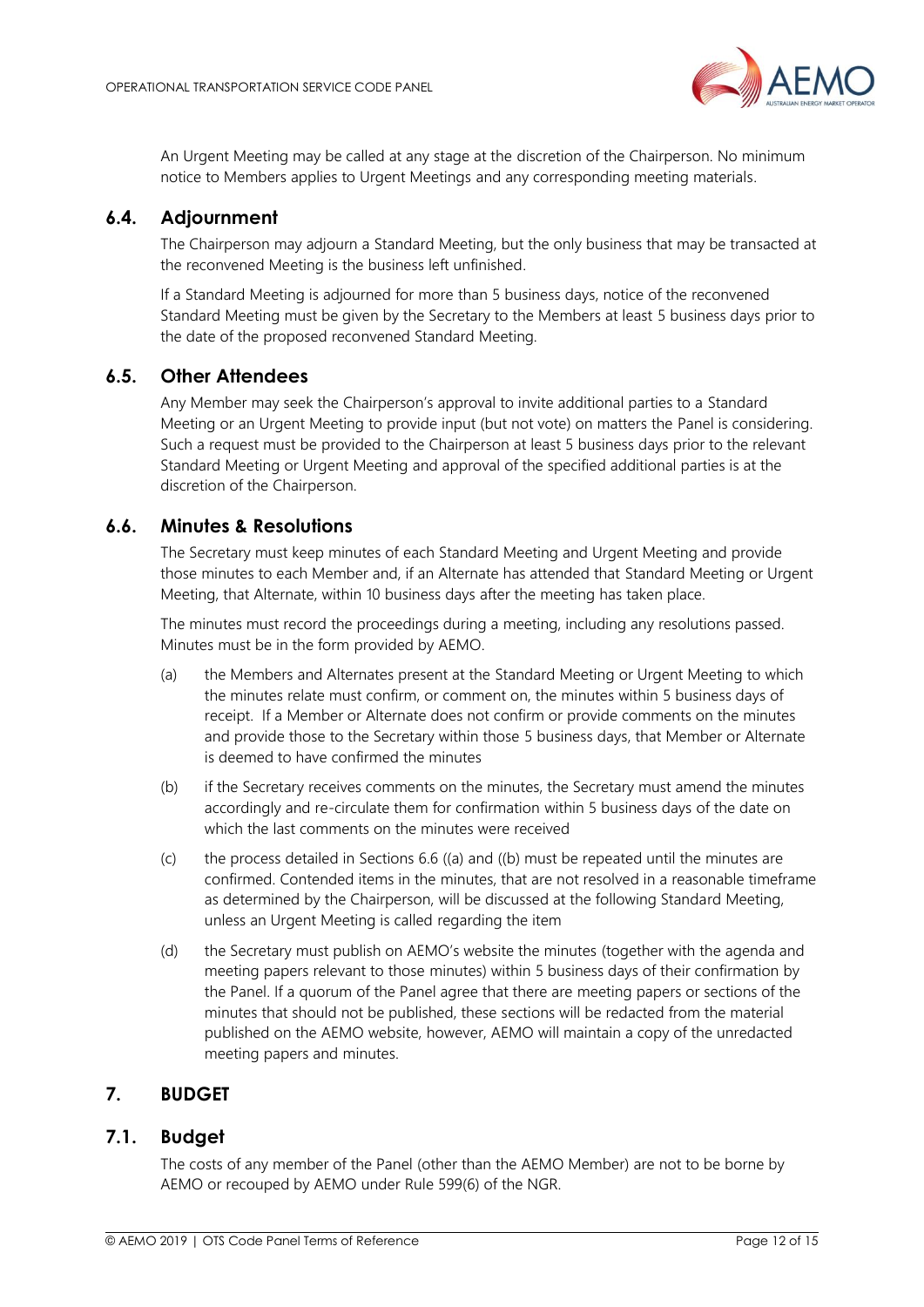

AEMO will recoup the costs of the Chairman, Secretary, and any consultants' appointment, as well as the relevant travel costs of these individuals, as part of Capacity Trading and Auction costs under Part 15A of the NGR.

# <span id="page-12-0"></span>**8. CODE AMENDMENT PROPOSALS**

The OTS Code amendment proposal process is conducted according to Rules 601 to 605 of the NGR and is outlined in the diagrams below. Any person, other than a Panel Member, can submit a code amendment proposal to the Panel via AEMO. Proposals can be rejected if AEMO considers that the proposal is misconceived or lacking in substance.

Code amendment proposals must include details of the proposed amendment and supporting information (including reasons), be in writing and be submitted via email. Upon receipt of a Code amendment proposal, the Panel must assess it and, if necessary, may consult on and develop it. The necessity for consultation would be considered in accordance with the OTS Code objective and Division 2, Subdivision 2.1 under the NGR generally. Notice of a consultation must be published on the AEMO website within 5 business days of a proposal being referred to the Panel.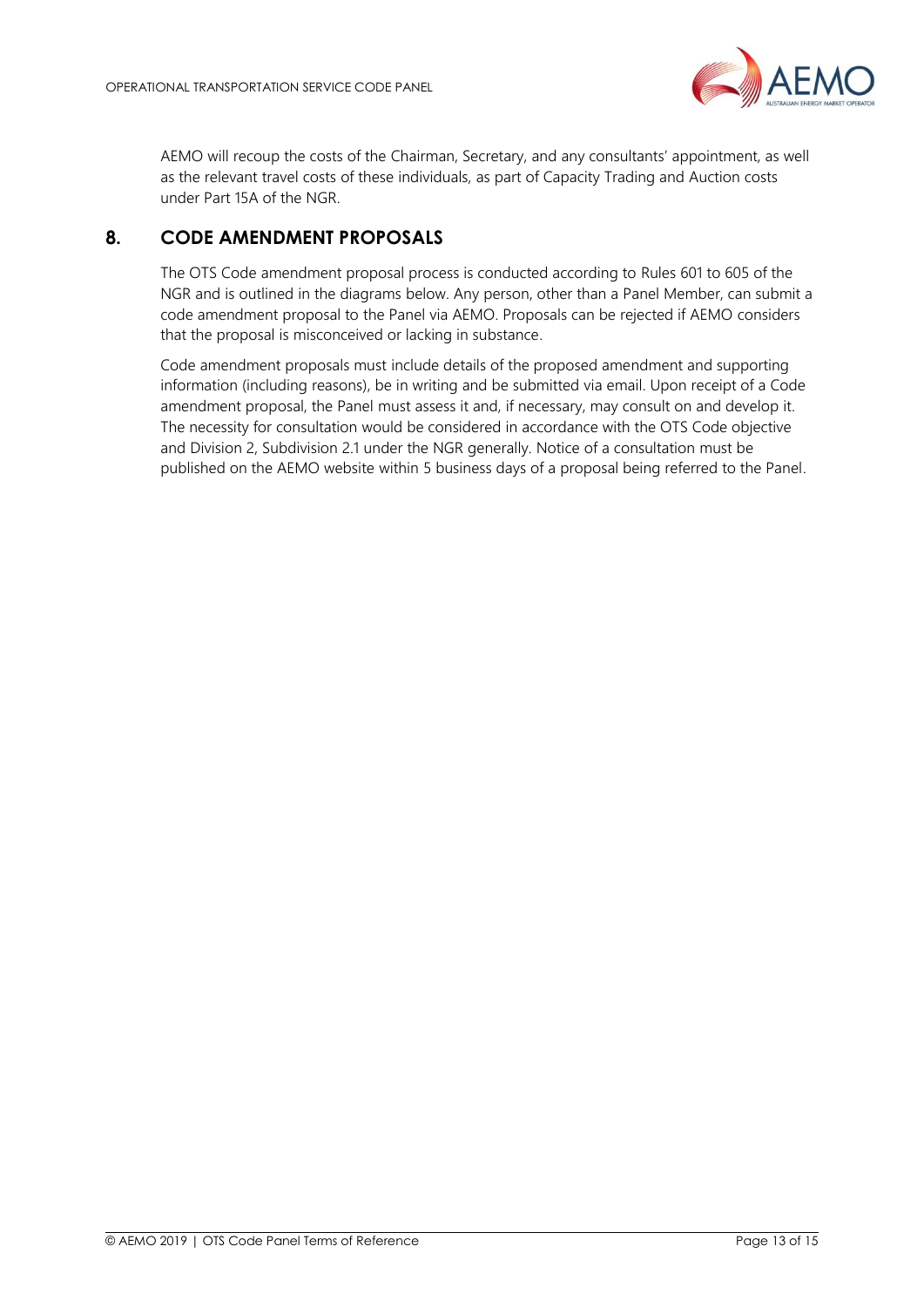



\*50 business day requirement may be extended subject to the following flow chart.